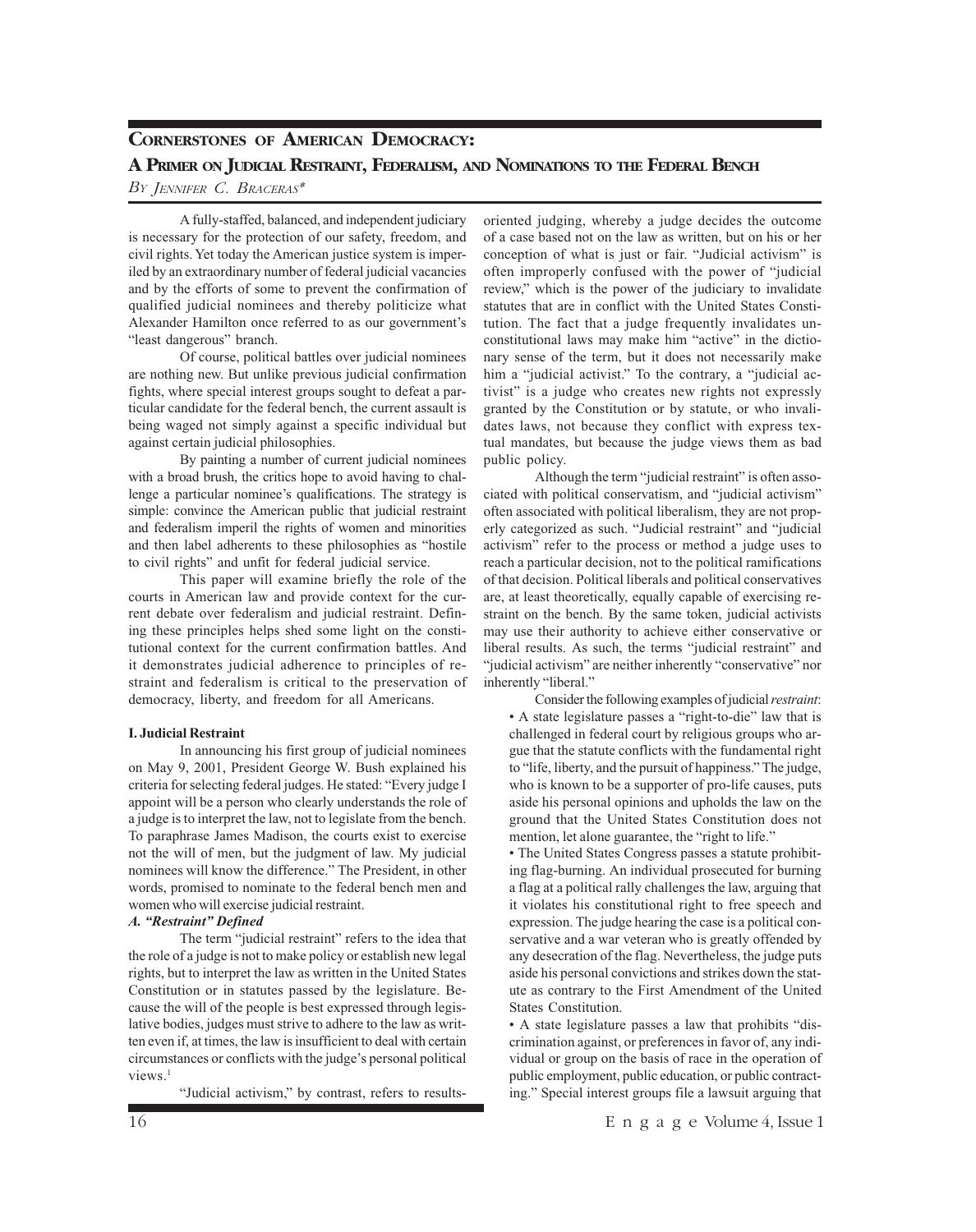the measure violates the Equal Protection Clause of the Fourteenth Amendment, which prohibits discrimination by state actors. Plaintiffs argue that the law discriminates against minorities by eliminating state "affirmative action" programs intended to help minorities gain an equal footing with whites. Plaintiffs argue that such racial preferences are constitutionally permissible where the state demonstrates a compelling interest for the program and that, by prohibiting the use of lawful preferences, the new statute runs afoul of the Constitution's guarantee of equal protection of the laws. The judge hearing the case is a political liberal who favors "affirmative action." Nevertheless, the judge puts aside her personal convictions and upholds the state law. The judge reasons that a law that prohibits the state from classifying individuals on the basis of race cannot possibly violate constitutional provisions banning race discrimination. Moreover, the judge explains that, while the Constitution may permit "affirmative action" in compelling circumstances, it does not require states to engage in such practices in order to comply with equal protection mandates. In each of these cases, the judges in question inter-

pret the law without regard to their own strongly-held convictions.

In the first case, the judge may personally disapprove of the law in question, but he recognizes that it is within the power of the state to pass any law not expressly forbidden by the United States Constitution. Since there is no constitutional "right to life," the so-called "right-to-die" statute passes constitutional muster. In this case, a judge who appears to be politically conservative exercises restraint and obtains a result that might be labeled politically liberal.

The second case illustrates how restraint can be present even when a judge acts to invalidate a democratically enacted law. Here the judge in question invalidates the flag-burning statute because it conflicts with an earlier binding ruling of the United States Supreme Court and an express provision of the United States Constitution—the First Amendment. Significantly, the judge invalidates the law despite his personal political convictions on the matter. In this case, a politically conservative judge exercises restraint and obtains a politically liberal result, but one that is consistent with precedent and the dictates of the Constitution.

Unlike the first two examples, the third case illustrates how a politically liberal judge might exercise restraint and end up with a politically conservative result. The judge personally favors racial preferences. Yet she puts her own views aside in ruling that individual states may choose to prohibit even those preferences that are permissible under the Constitution.

Now consider the following two examples of judicial *activism*:

• The United States Congress passes a law requiring that airport security personnel be paid at least \$3.00 above the federal minimum wage and limiting the number of daily and weekly hours that such employees may work.

A federal court invalidates the law as an interference with the "freedom of contract."

• A state legislature passes a law requiring local authorities to issue a permit to carry a concealed weapon to any law-abiding citizen who is at least 21 years of age. A lawsuit is brought challenging the statute, and a federal judge invalidates the statute on the grounds that the indiscriminate issuance of gun permits violates the "right of the citizenry to be safe."

In the first of these two cases, the judge relies improperly on the general principle of "freedom of contract" which is nowhere expressed in the text of the Constitution to strike down a federal labor law, thus achieving what might be called a politically conservative result.

In the next example, the judge relies on another socalled "right" not found in the Constitution—the "right to safety"—in striking down a statute that expanded the rights of gun owners. This judge thus employs judicial activism to achieve what might be called a politically liberal result. Although the political implications of these latter two cases point in opposite directions, both decisions are based on improper considerations of non-constitutional theories and thus lack legitimacy.

## *B. The Need For Legitimacy*

Why is it important for our courts to maintain institutional legitimacy? Why should judges refrain from invalidating unsound laws and upholding sensible ones irrespective of constitutional dictates? Simply put, judicial activism is undemocratic and threatens America's system of representative selfgovernment.<sup>2</sup> Our government is based on a separation of powers outlined in the United States Constitution. Under this system, the legislative branch enacts the law; the executive branch enforces the law; and the judicial branch interprets the law and applies it to particular circumstances. Democratically elected legislatures, responding to the will of the people, are entitled to pass any law not expressly forbidden by the Constitution. The fact that a particular law might be bad public policy, economically unwise, or even morally offensive is no justification for judicial invalidation. As Alexander Hamilton wrote in the Federalist Papers: "It can be of no weight to say that the courts, on the pretense of a repugnancy, may substitute their own pleasure to the constitutional intentions of the legislature" (Federalist 78).

On the other hand, when a legislature passes a law which conflicts with our Constitution, or which the legislature is not constitutionally authorized to enact, the judiciary *must* invalidate the law, even if the law is a good one. Indeed, the failure to do so can also rob the courts of institutional legitimacy. As Judge Diarmuid F. O'Scannlain of the U.S. Court of Appeals for the Ninth Circuit has written, "if [a democratically enacted law] affronts the federal Constitution—the Constitution which the people of the United States themselves ordained and established— the court merely reminds the people that they must govern themselves in accordance with the principles of their own choosing."<sup>3</sup>

Judges who fail to anchor their decisions in Constitutional or statutory text are legally adrift, guided only by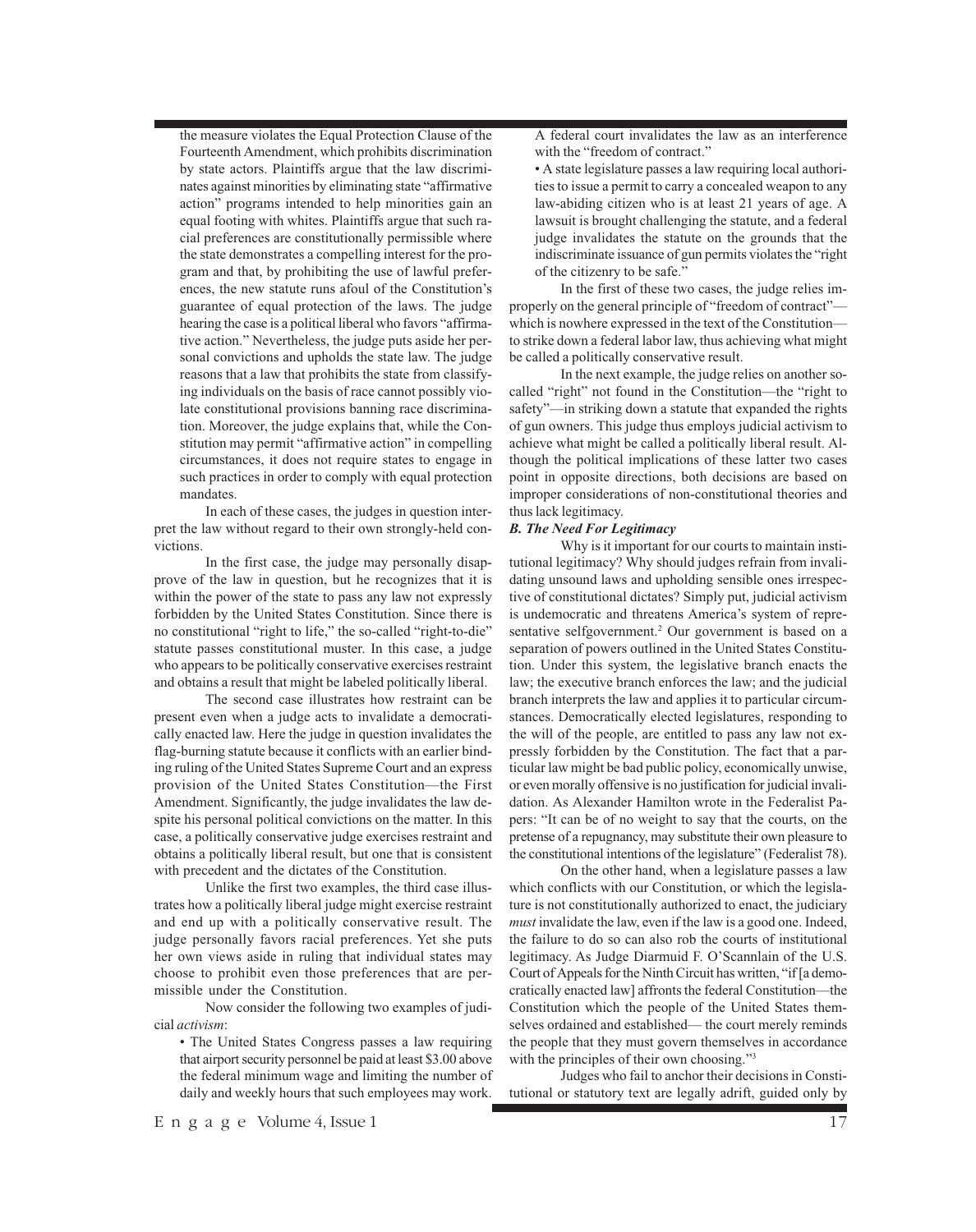their own personal morals and world-view. If judges refuse to abide by the elementary principle of restraint, and operate as philosopher kings, our constitutional system becomes both unpredictable and unstable. A system in which a judge can decide any case however he or she sees fit—where the outcome of the case then depends not on the law but on the judge assigned to hear the case puts everyone's freedom at risk.

In sum, it is not the province of the judiciary to set public policy or create new legal rights. Yet this is exactly what some special interest groups would like the judiciary to do.

### *C. Special Interest Groups and Opposition to Nominees Committed to Judicial Restraint*

Special interest groups exist for the purpose of promoting specific public policies consistent with their organization's core values and mission. They do this legitimately by trying to persuade the public and members of the legislative branch of government as to the merits of their positions on certain issues and through grass-roots campaigns in support of particular policies. Unfortunately, however, some special interest groups are not content to plead their case to the American people and to their elected representatives. Fearing that they might fail to persuade a majority of the public or elected legislators to adopt their views, these groups turn to the courts to enact their agenda by judicial fiat.

Because many special interest groups rely on the courts to mandate social policies that cannot be enacted democratically and to strike down those laws with which they disagree, many such groups oppose the nomination and confirmation of judges who do not have a public record which passes their political litmus test. Moreover, they will oppose any nominee with a record of personal opposition to any of their pet issues—even if the nominee in question is perfectly capable of setting aside her personal political views in order to apply the law as written.

Although liberal special interest groups have been most active in the fight to politicize the judiciary, some conservative groups have also inappropriately sought to politicize the federal bench by supporting only those judges who agree with their political agenda. The abortion issue illustrates the problem. Suppose, for example, that a left-wing feminist group has decided to make abortion its signature issue. As part of its goal of ensuring universal access to abortion on demand, the feminist group launches a highprofile attack against a judicial nominee who is personally pro-life and who, as a former politician, voted to restrict abortion in his state. The same group also works to defeat the nomination of a state court judge to the federal bench on the ground that, as a state judge, the nominee upheld a parental notification law that fell within constitutional parameters.

In the first of these examples, it is clear that the hypothetical feminist group's objection to the nominee is based on opposition to the concept of judicial restraint, or, at the very least, a belief that one can never put aside personal opinions when applying the law. If, however, the hypotheti-

cal nominee in fact practices judicial restraint, it should not matter whether he is personally pro-life or pro-choice, so long as he is capable of upholding a constitutionally enacted law protecting access to abortion.

The feminist group's opposition to the second nominee is grounded on support of judicial activism—that is, approval of judicial policy-making. In this example, the group opposes the judge because she upheld a parental notification law that fell within constitutional parameters. Even though the law was constitutional, the activist group believes the judge should have invalidated the law as an improper restriction on abortion on demand. In other words, the feminist special interest group will endorse only those judges who are willing to legislate from the bench a constitutional right to abortion on demand.

Suppose, further, that a conservative special interest group seeks to prohibit abortion. They are thwarted in their efforts to do so by the Supreme Court's 1973 ruling in *Roe v. Wade,* which legalized abortion in most circumstances. The group actively seeks the appointment of judges who are not only willing to overturn *Roe v. Wade*, thus returning the abortion question to the democratically elected branches of government, but who will find a constitutional "right to life," even though the United States Constitution is silent on the question of abortion. The group vows to defeat one nominee who is on record as being personally pro-choice and launches an attack against another nominee who, as a state court judge, upheld a law under which the state paid for abortions for poor women. In this example, the hypothetical conservative group has rejected judicial restraint in favor of judicial activism. Like the feminist group, the conservative group rejects the notion that a judge can put his personal opinions regarding abortion aside in ruling on a matter involving that issue. And, like the feminist group, it promotes judicial activism by supporting only those judges who will legislate a certain political position from the bench.

In these examples, both groups are supporters of judicial activism, even though they seek to use that activism for different ends. And both seek to apply (different) political litmus tests to federal judicial nominees. Although the above are just hypothetical examples, there are in fact many special interest groups which lack confidence in their ability to win at the ballot box, and are thus willing to undermine the integrity of the judicial process by supporting the nomination and confirmation of only those judges who agree with the group's political agenda and who are willing to ignore the law and use the power of the judiciary to impose that agenda on the American people.

#### **II. Federalism**

#### *A. "Federalism" Defined*

Federalism is a theory of government embodied in the United States Constitution that refers to the apportionment of power between the national government and the states.

Our Founders believed that establishing competing governmental power centers would impose discipline on gov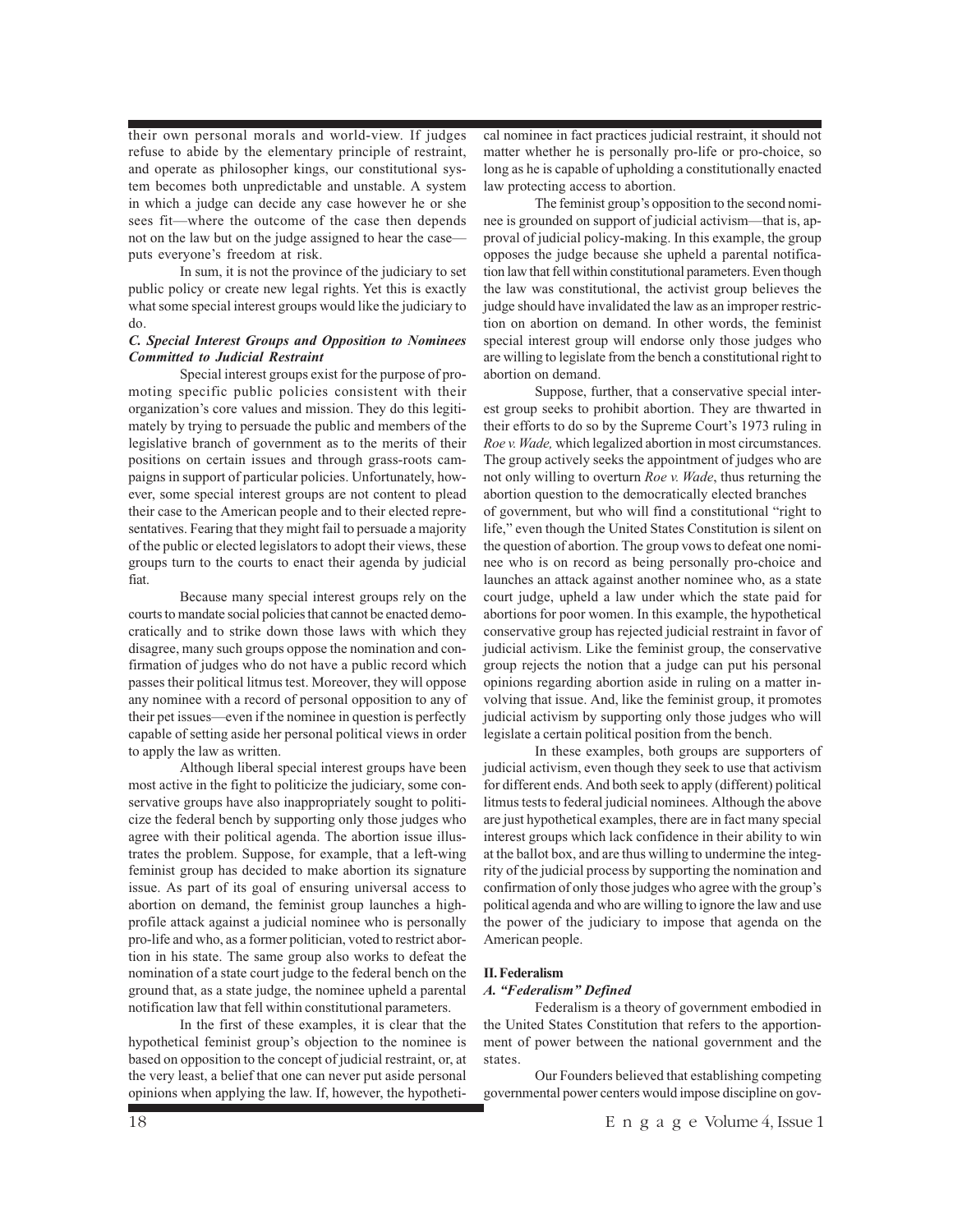ernment at both levels and thereby help to preserve individual liberty. Accordingly, the framers of our Constitution created a federal government of limited powers: Under our Constitution, the federal (or national) government may exert only those powers that are expressly enumerated; all other powers are reserved to the states. Article I, Section 8 of the Constitution provides a list of the powers of the federal government. The Tenth Amendment to the Constitution states that, "The powers not delegated to the United States by the Constitution, nor prohibited by it to the States, are reserved to the States respectively, or to the people."

American federalism represents the normative determination that the powers of government should remain "few and defined" (James Madison, Federalist 45), so that no centralized authority can use its power to unduly limit American freedom. Federalism acts as a constraint on government preventing the national bureaucracy from becoming all powerful, and preserving individual liberty by keeping government power close to the people. As Chief Justice of the United States William H. Rehnquist has explained, one of the first principles of our constitutional republic is that the national government is a government of limited power. As such, the "Constitution requires a distinction between what is truly national and what is truly local."4 This is the essence of our federal system.

In one sense, then, federalism (like judicial restraint) is about political legitimacy. It is about demonstrating respect for the rule of law by conducting the business of government in accordance with the framework established in the United States Constitution. And it is about keeping the power to resolve purely local concerns as close to the people affected by the decisions as possible.

But American federalism is about more than legitimacy: it is also about good government. As Justice Louis Brandeis famously noted more than seventy years ago, "It is one of the happy incidents of the federal system that a single courageous State may, if its citizens choose, serve as a laboratory; and try novel social and economic experiments without risk to the rest of the country."5 In other words, by allowing states to experiment with different solutions to social problems, we can view the comparative costs and benefits of each state's approach to particular issues before deciding whether a national solution is warranted or what form a national solution might take.

Our federal system not only allows states to serve as "laboratories of democracy," it fosters competitive enterprise.6 Under our constitutional regime, states must compete for citizens and businesses in a way that causes each to try and maximize the returns. As Michael Greve of the American Enterprise Institute has noted, the variations in the "regulatory packages" offered by different states create options for both the citizens and businesses, both of which can vote with their feet if they do not like the public policies offered by the state where they are currently located.7 This competition between states for citizens and businesses acts as a check on state power—it makes government more responsible and, indeed, more responsive to the concerns of the public.<sup>8</sup>

As Greve explains, federalism helps to reduce government's inefficiencies and spur public policy innovation, while at the same time allowing our large and complex nation to "manage our differences—on economic and especially social issues—in a sensible manner."9

#### *B. Federalism's New Critics*

The propositions outlined above are not especially controversial—indeed, they are the stuff of basic texts on U.S. government. Unfortunately, however, "federalism" has recently become a term that some activists use with hostility and contempt.

Federalism's new critics charge that the theoretical bases for federalism fail to consider the actual "real world" consequences of the doctrine.<sup>10</sup> They note, accurately, that in invoking basic principles of federalism, the U.S. Supreme Court has recently invalidated federal laws prohibiting guns near schools 11 and laws aimed at protecting women from domestic violence.12 The new critics of federalism claim that such decisions represent a concerted effort to "imperil" civil rights, and they describe a parade of horribles that will befall America if federal courts continue to adhere to federalist principles.13 Yet even a brief look at some of the cases complained of by the opponents of federalism reveal such claims to be hollow.

• *United State v. Morrison* (2000) 14—In *Morrison*, the Supreme Court struck down as unconstitutional a provision of the Violence Against Women Act (VAWA) which provided a federal civil remedy to victims of domestic abuse. The case stemmed from a lawsuit filed in 1996 by a female college student against her school and two male students over an incident that allegedly had occurred in the male students' dormitory room in September 1994. In rejecting the student's claim, the Supreme Court held that Congress lacks authority under the Commerce Clause of the U.S. Constitution to regulate conduct that is neither "interstate" nor "commerce." The Court reasoned that, while domestic violence might have an economic impact, such crimes do not substantially affect interstate commerce so as to fall within the regulatory power bestowed on Congress by the Constitution. The Court rejected plaintiff's argument that the aggregate, long-term, economic affect of crime on interstate commerce made VAWA a valid exercise of Congressional power. And with good reason. Had the Court accepted such an argument, it would have given Congress the green light to regulate any and all areas of American life—for surely any activity, when aggregated, can be said to affect interstate commerce. Upholding the civil remedy portion of VAWA would have eliminated all limits on federal power and intruded upon traditional state prerogative: the regulation of local crime. The Court also found no constitutional authority for VAWA in Section 5 of the Fourteenth Amendment of the U.S. Constitution, because the statute sought to regulate purely private conduct, and not the state action contemplated by that Amendment.

• *United States v. Lopez* (1995)15—*Lopez*involved a chal-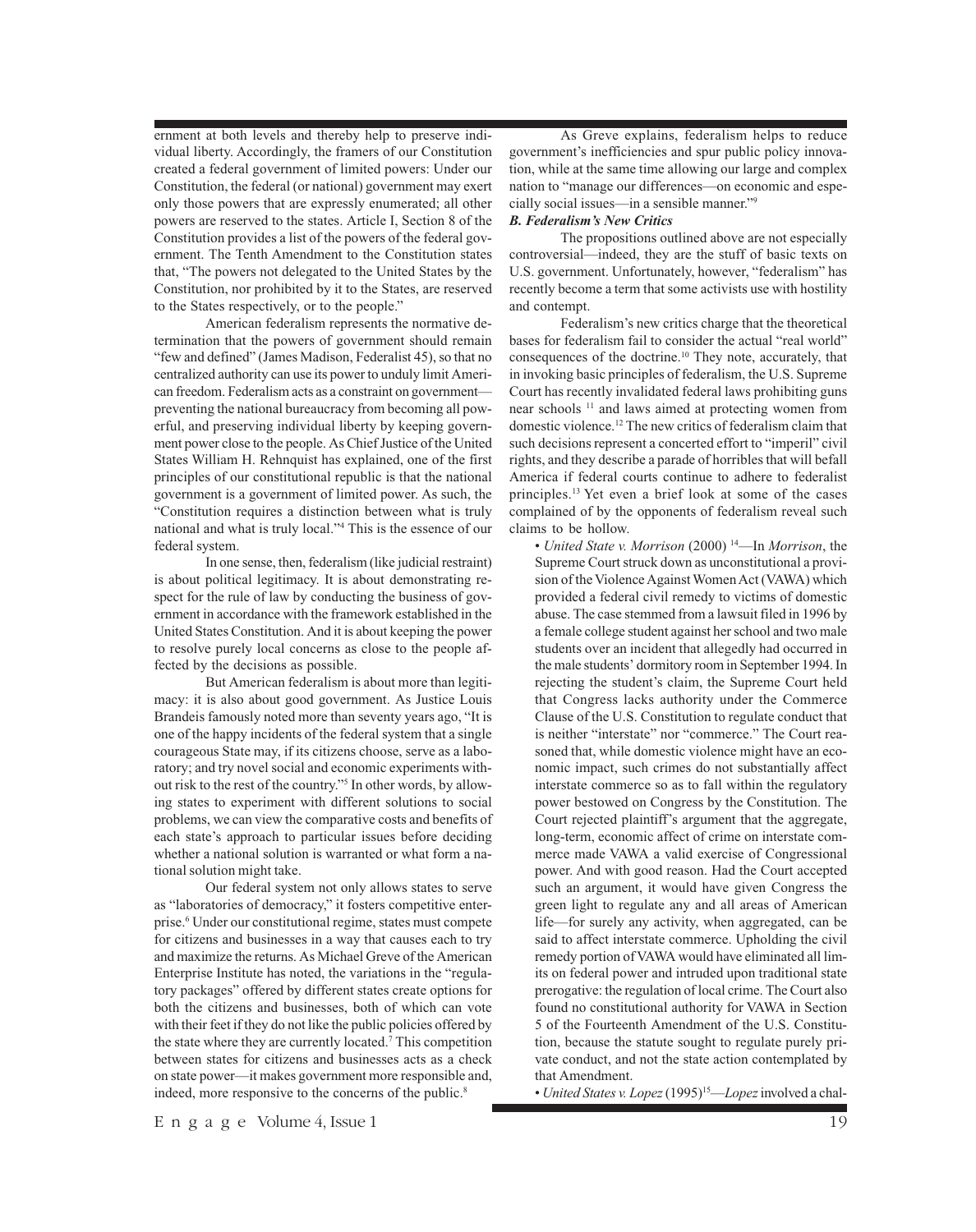lenge to the Gun-Free School Zones Act of 1990, which made it a federal crime to possess a gun within 1,000 feet of a school. The Supreme Court invalidated the law, holding that "the Act exceeds the authority of Congress 'to regulate Commerce… among the several States.'"16 Writing for the Court, Chief Justice William H. Rehnquist stated that the decision was grounded in the constitutional "first principle" of enumerated powers. The law in question exceeded those powers because it "neither regulates a commercial activity nor contains a requirement that the possession be connected in any way to interstate commerce."<sup>17</sup>

Contrary to outraged criticisms by some liberal and feminist special interest groups, the *Morrison* and *Lopez* decisions were not defeats for victims of crime. Local crimes, of the sort Congress addressed in the statutes described above, are, by definition, inherently local problems, which state officials prosecute day in and day out. Victims of crime have available to them a variety of state civil and criminal remedies, none of which were eliminated or eviscerated by the cases at issue here, and there is simply no credible evidence that the states lack the will or the institutional competence to address these social ills. Considered in context, then, *Morrison* and *Lopez*represent, not a threat to civil rights, but rather important victories for the principles of institutional legitimacy and limited government.

### *C. Do the Supreme Court's Federalism Decisions Undermine the Principle of Judicial Restraint?*

Federalism's new critics are fond of arguing that the Supreme Court's recent federalism decisions represent a departure from accepted constitutional jurisprudence and that such decisions are examples of judicial over-reaching, of judicial activism at its worst. For example, Simon Lazarus has recently argued that "a new constitutional philosophy has attracted numerous adherents on the political right . . . . In the name of an elaborate if quirky theory of 'federalism,' this group targets the [power of] Congress itself."18 Likewise, an article on the website of the NOW Legal Defense and Education Fund equates federalism with "unprecedented judicial activism."19 As explained previously, however, this critique confuses the concepts of judicial activism with that of judicial review.

"Judicial review"—that is, the power of federal courts to review laws to determine their consistency with the United States Constitution—is an essential element of our constitutional order. Under our constitutional system, courts are required to police the boundaries established by the Constitution. As Alexander Hamilton explained in the Federalist Papers, the "courts of justice are to be considered as the bulwarks of a limited Constitution against legislative encroachments" (Federalist 78). The Supreme Court of the United States is the ultimate authority on the constitutionality of Congressional acts.<sup>20</sup>

Federalism is not a made up theory, but one that is deeply enshrined in our Constitution. When courts act to enforce the structural provisions of our Constitution, they are exercising the power of judicial review and, in so doing, are acting as a check on the legislative branch. Federal courts may properly invalidate a law, or portion of a law, which conflicts with express constitutional provisions, or which the court concludes Congress lacked the constitutional authority to enact. This is not "judicial activism." To the contrary, the act of invalidating an unconstitutional law represents respect for the existing constitutional order. Courts only act outside the scope of their authority (and, thus, exhibit "judicial activism") when they create new rights out of whole cloth or invalidate a statute without a colorable basis in the text of the Constitution.<sup>21</sup>

Adherence to federalist principles is essential for at least two important reasons. First, if our Constitution is to mean anything at all, the boundaries between state and national power must be respected. If courts ignore the basic governmental structure enshrined in the Constitution, then there is certainly no reason for courts to respect the rest of text, including the Bill of Rights. Thus, courts must strive to adhere to federalist principles, not out of some nostalgic yearning for "states' rights," but in order to preserve the rule of law. As even Professor Laurence Tribe has acknowledged:

The issue is not whether federalism is a popular notion, or whether its proponents are in step with the zeitgeist, but whether principles of federalism are implicit in our national charter. If tacit postulates of federalism are indeed ingrained in the Constitution, courts are not free to dismiss them out of hand as ghosts or spirits in which no one any longer believes.<sup>22</sup>

Second, as a substantive matter, federalism expands—rather than limits—American liberty. Although the Constitution and its amendments guarantee certain rights and freedoms (*e.g.*, freedom of the press, freedom of religion, the right to equal protection of the laws), it does not (indeed, cannot) anticipate and guarantee all conceivable liberties. State and local governments, however, are free to expand upon the liberties guaranteed by the federal Constitution and provide additional rights and guarantees to their citizens—rights for which there might not currently be, and indeed may never be, a national consensus.

For example, although the federal government does not guarantee the right to educational choice and opportunity, state and local governments are free to provide expanded educational choices through democratically enacted voucher programs. Likewise, state and local governments may—and, indeed, often do—enact civil rights laws that go well beyond the scope of federal protections. Thus, while the Equal Protection Clause of the U.S. Constitution has been interpreted as prohibiting discrimination on the basis of certain characteristics—primarily race, ancestry, and sex—many state and local governments extend such protections to other categories of citizens. The city of San Francisco, for example, has passed an ordinance prohibiting discrimination on the basis of weight and height.23 Many state and local jurisdictions have passed laws prohibiting discrimination on the basis of sexual orientation.<sup>24</sup> In this way, federalism allows us to resolve complicated issues of social policy in ways that are